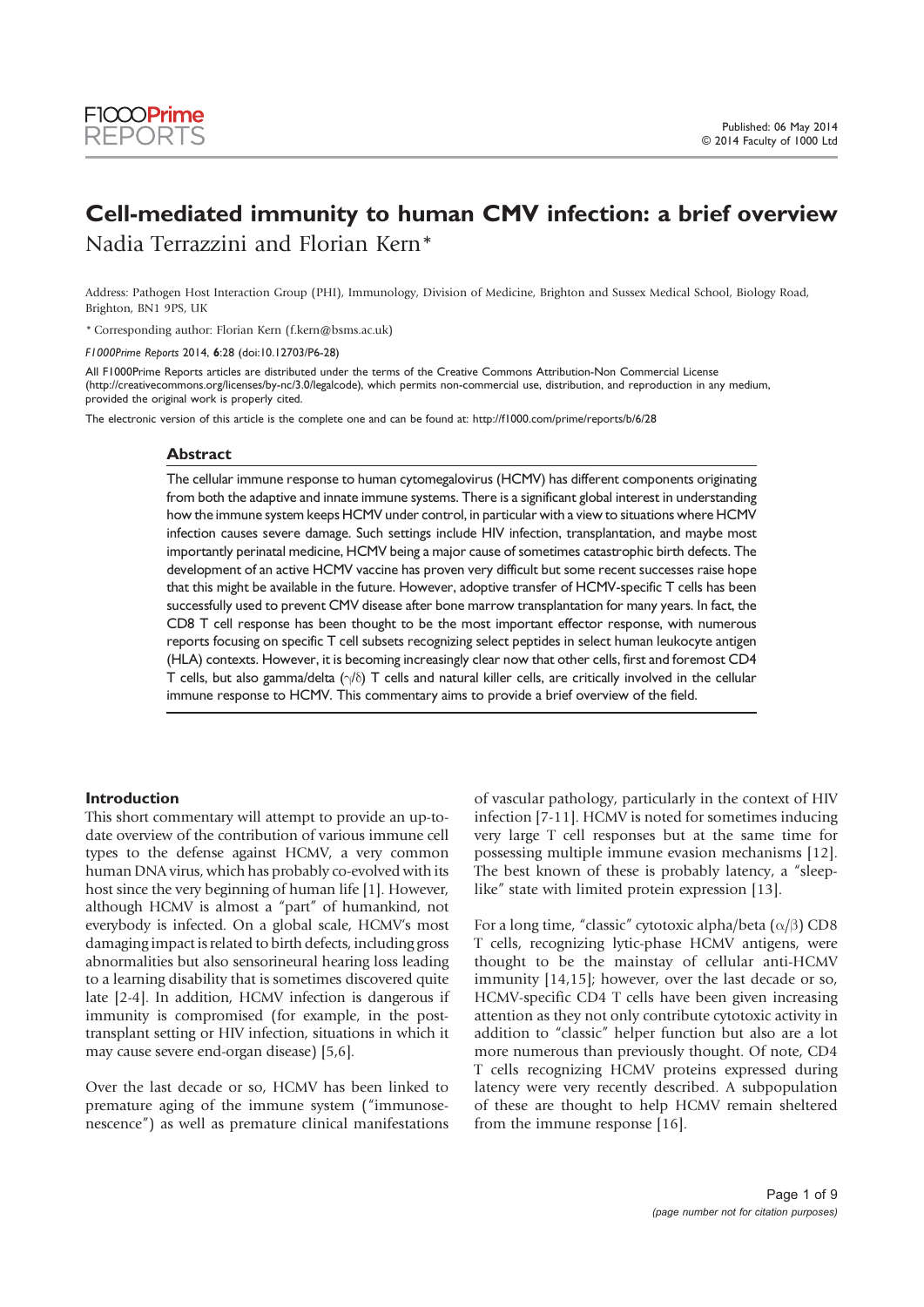A more recent discovery is a subset of HCMV-induced regulatory T (iTreg) cells that probably develop from conventional antigen-activated CD4 T cells [17,18]. However, this area is controversial as no widely accepted general definition of inducible iTregs exists in the literature, especially not in humans. Among T cells,  $\gamma/\delta$ T cells have been characterized that initially appeared to be specific for HCMV but now are understood to recognize stress antigens expressed (for example, by HCMV-infected cells) [19,20]. While natural killer (NK) cells are widely recognized as a first-line innate defense against HCMV, recent reports provide scope, at least in theory, for an HCMV-specific major histocompatibility complex/killer cell immunoglobulin-like receptor (MHC/KIR)-mediated interaction contributing to silencing this response [21].

To briefly mention technology, much of the work done in this area over the last 20 years or so has hugely benefitted from the advancements in antigen-specific immunology made in the 1990s. The approaches that have made most of the difference exploring T cell responses in the HCMV T cell field were MHC multimer-based approaches [22] and functional approaches like intracellular cytokine staining following *in vitro* stimulation with HCMV antigens (in particular, protein-spanning peptide pools) or infected cells [23-27]. The MASIR (measuring antigen-specific immune responses) series of five conferences between 2005 and 2013 was focused on the measurement of antigen-specific immune responses and produced a number of reviews providing a good overview of current technology in this field [28-30].

#### Classic effector and helper T cell responses to human cytomegalovirus infection

Throughout the 1990s, research exploring human HCMV T cell target antigens focused essentially on two major protein targets: the pp65 lower matrix phosphoprotein (UL83, referred to as "pp65" in this review) and the 72 kDa immediate early protein, IE-1 (UL123, referred to as "IE-1" in this review) [31-34]. The focus of research during this period was clearly on the "cytotoxic" CD8 T cell response. It is now clear that a broader range of antigens and cellular functions has to be taken into account. In the past, responses to epitopes presented by HLA-alleles common in Western Europe and parts of the United States (e.g. HLA-A\*0201) were prioritized in research because they are easy to study.

CD4 T cells have not usually been implicated in HCMVspecific cytotoxicity to the same extent as CD8 T cells, despite the fact that lysis of HCMV-infected cells by CD4 T cells was described as early as 1986 [35]. CD4 T cell cytotoxicity was discovered even earlier [36]. Using modern technology, Appay et al. confirmed in 2002 that CD28<sup>−</sup> CD4 T cells (a hallmark of HCMV infection) had the ability to lyse target cells [37], and in the last 10 years or so, more and more researchers "rediscovered" CD4 T cell responses to HCMV. Experimental adoptive T cell transfer in bone marrow transplant patients in the early 1990s had already suggested that CD4 T cells are very important but their main task was believed to be the upkeep of CD8 T cell immunity [38]. In 1996, it was shown that stimulation of peripheral blood mononuclear cells with HCMV viral lysate was able to activate very large numbers of CD4 T cells based on intracellular cytokine staining (ICS); however, the full extent of CD4 T cell involvement in the immune response to HCMV was not clear until a landmark publication in 2005 [27] changed our perspective entirely, in regard to both CD4 and CD8 T cells. By screening the HCMV proteome using 213 protein-spanning peptide pools [26], it was revealed that human T cells recognized at least 151 proteins in a donor population of 33 individuals of mixed MHC backgrounds. CD4 T cells recognized 125 proteins, CD8 T cells recognized 107 proteins, and 81 proteins were recognized by both. Of note, until recently, the size of the HCMV proteome was somewhat underestimated. A recent publication estimated that the HCMV genome provides more than 700 protein open reading frames, potentially coding for many previously untested proteins as well as smaller proteins overlapping with previously known ones [39]. Being a very large DNA virus, HCMV adapts to the host through immune evasion rather than rapid mutation of target proteins [40]. Nevertheless, the HCMV-specific T cell response targets mostly proteins that are highly conserved between different HCMV strains [27]. There is a tendency for CD4 T cells to predominantly recognize structural (virion) proteins and for CD8 T cells to predominantly recognize non-structural proteins; however, there is huge overlap between the compartments. In addition to dendritic cell cross-presentation, there are ways in which a HCMV antigen is "packaged" to overcome the divide of exogenous and endogenous antigen-presenting pathways. For example, dense bodies are particles full of HCMV proteins that are secreted by infected cells. They are internalized by antigen-presenting cells [41,42] essentially moving endogenous antigens into the exogenous pathway. Non-infectious enveloped particles secreted by infected endothelial cells appear to have a similar function [43].

Preferences for proteins of certain kinetic classes to some extent relate back to their structural and non-structural nature (for example, a preference for [non-structural] immediate early proteins to be recognized by CD8 T cells); however, CD4 T cells can also recognize these and no strict divide seems to exist [27].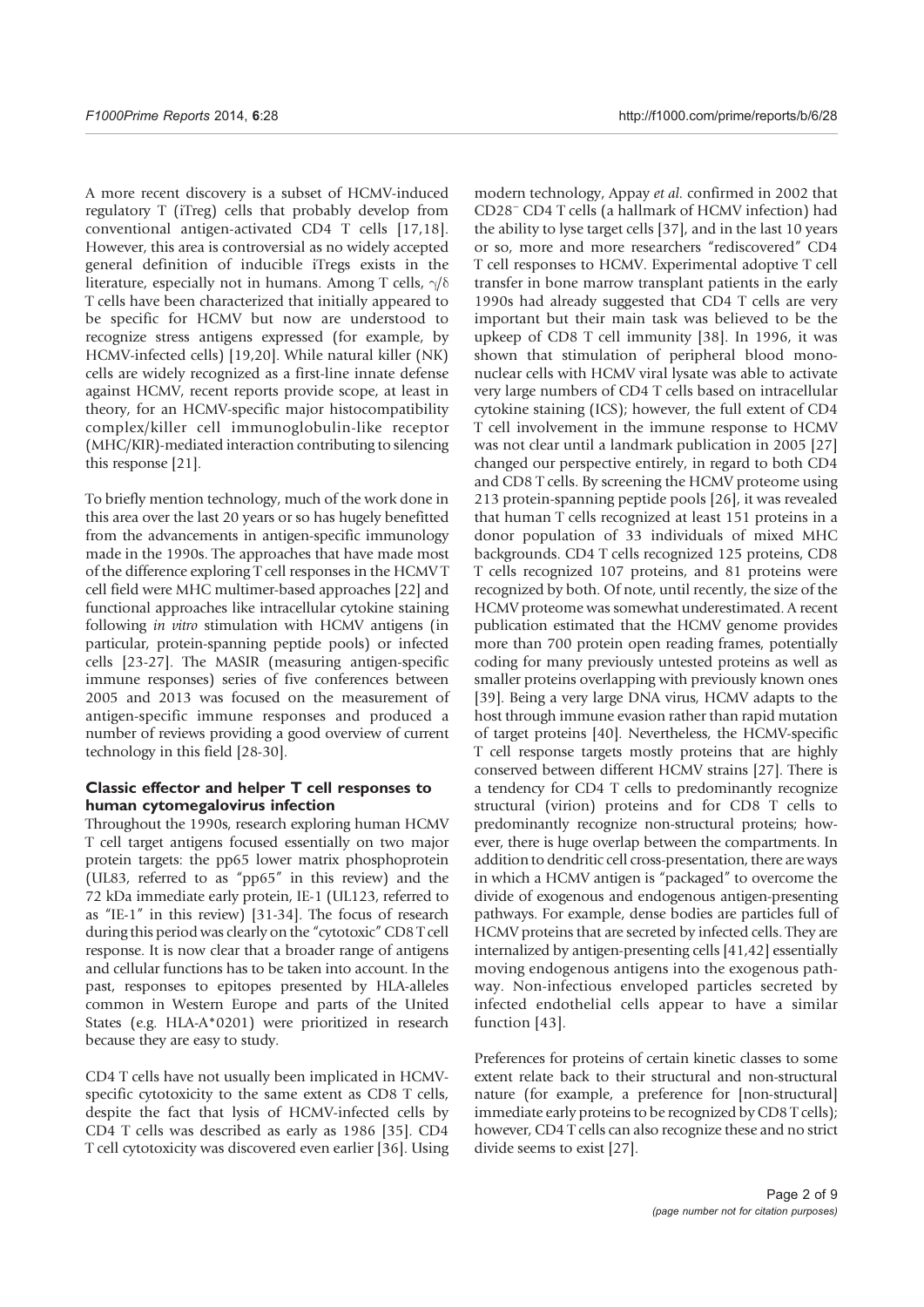T cell responses to HCMV latency-associated proteins were somewhat "neglected" in the past, mostly because the identification of latency antigens was delayed compared with lytic-phase antigens [44]. Not many latency-associated antigens are known to date, but Mason et al. recently reported that some of these are recognized by CD4 T cells [16]. Their work focused on two proteins in particular— UL138 and LUNA (latency-associated unidentified nuclear antigen)—both of which are expressed during lytic infection and latency. CD4 T cells recognizing UL138 and LUNA were detected in the first instance by interferongamma (IFN- $\gamma$ ) enzyme-linked immunosorbent spot (ELISPOT) assays. In lieu of using complete proteins, the authors used protein-spanning overlapping peptide pools for stimulation [26]. More detailed analysis, however, revealed that, unlike CD4 T cells specific to a lytic-phase antigen like glycoprotein B, ex-vivo expanded CD4 T cells specific for LUNA or UL138 also produced IFN- $\gamma$  when stimulated by latently infected autologous monocytes. Interestingly, some of these cells also produced cellular IL-10 (cIL-10) and transforming growth factor-beta  $(TGF- $\beta$ ), suggesting that they would subdue T cell$ responses rather than accelerate them. These findings were confirmed for two additional latency-associated proteins, US28 and vIL-10, which in summary suggests that latency-associated antigens prime subpopulations of CD4 T cells with a functional pattern "protective" of HCMV.

Despite huge efforts, the overall workings of the T cell response to HCMV are still understood poorly at best. If there is anything, such as a "formula", that will allow us to recognize whether the HCMV-specific T cell response in a given individual is in control of HCMV or not, it certainly has not been discovered yet. In humans, one usually has to work with phenomenological/correlative results. If such results are good enough to develop reliable clinical diagnostic tools, they are indeed very useful. This should, however, not be confused with an understanding of basic underlying mechanisms. For example, the monitoring of HCMV-specific CD8 T cells after bone marrow transplantation with a set of class-I MHC multimers provided a reasonable surrogate for "protective" immunity; however, it did not demonstrate that the T cells being monitored actually had any effect [45]. In a different study, the adoptive transfer of MHCmultimer-selected pp65-specific T cells after bone marrow transplantation provided protection from HCMV disease, suggesting that pp65-specific T cells can control HCMV infection [46]. Conversely, however, patients may develop overt HCMV disease in the face of even large pp65-specific T cell responses, suggesting that these cells do not necessarily always control infection [47].

#### Immune evasion mechanisms versus success of the cellular immune response to human cytomegalovirus

CMV disposes of a large array of strategies to avoid an efficient immune response and these are thought to be the reason for its successful survival in both human and animal populations. Latency appears to be a particularly important part of the ability of HCMV to hide from the immune system; however, the number of evasion mechanisms is such that this fascinating topic has warranted more reviews than can possibly be referenced here [12,48-54]. The fact that HCMV-infected people usually do not have HCMV-related health problems seems to confirm that the immune response generally keeps the upper hand, while the success of adoptive T cell transfer therapy in preventing acute HCMV-related complications after bone marrow transplantation underscores the efficiency of T cells in controlling CMV [55-57]. However, large investigations into different populations of older people have shown that being HCMV-positive at an older age may be a considerable disadvantage [7,58-61]. At this time, though, it is unclear to what extent this is related to the virus itself or to HCMV-specific immunity. It may be that very large HCMV-specific T cell responses, which are found in many (particularly older) individuals, are neither required nor beneficial but actually cause damage [62-64]. Some researchers believe that excessive T cell responses may be the cause of HCMV-associated premature immune senescence [11], and there is some evidence to suggest that how the immune system responds to HCMV determines the degree of such immune senescence rather than infection per se [65]. Large T cell expansions are often oligoclonal [66,67] and their phenotype is CD57<sup>+</sup> (a marker associated with HCMV carrier status) [68] and CD28- [69]. The presence of a terminally differentiated CD4+ CD28- ("CD28 null") subpopulation is actually a hallmark of HCMV infection [70], and as a result, the appearance of such cells in vascular autoimmune disease (for example, Wegener's granulomatosis) has drawn attention to a possible role of HCMV in these situations [71,72].

Very large expansions of HCMV-specific T cells are sometimes referred to as "memory inflation", a concept originally derived from inbred mouse models. Many authors have indeed used inbred mice infected with murine CMV (MCMV) to model the situation that occurs in HCMV-infected humans. "Memory inflation" thus describes the increase of T cell responses to certain epitopes over time and their long-term maintenance at high frequencies [73-75]. In mice, unlike in humans (where the time of infection is usually not known), this phenomenon can be studied longitudinally. There are a number of obvious differences between inbred mice and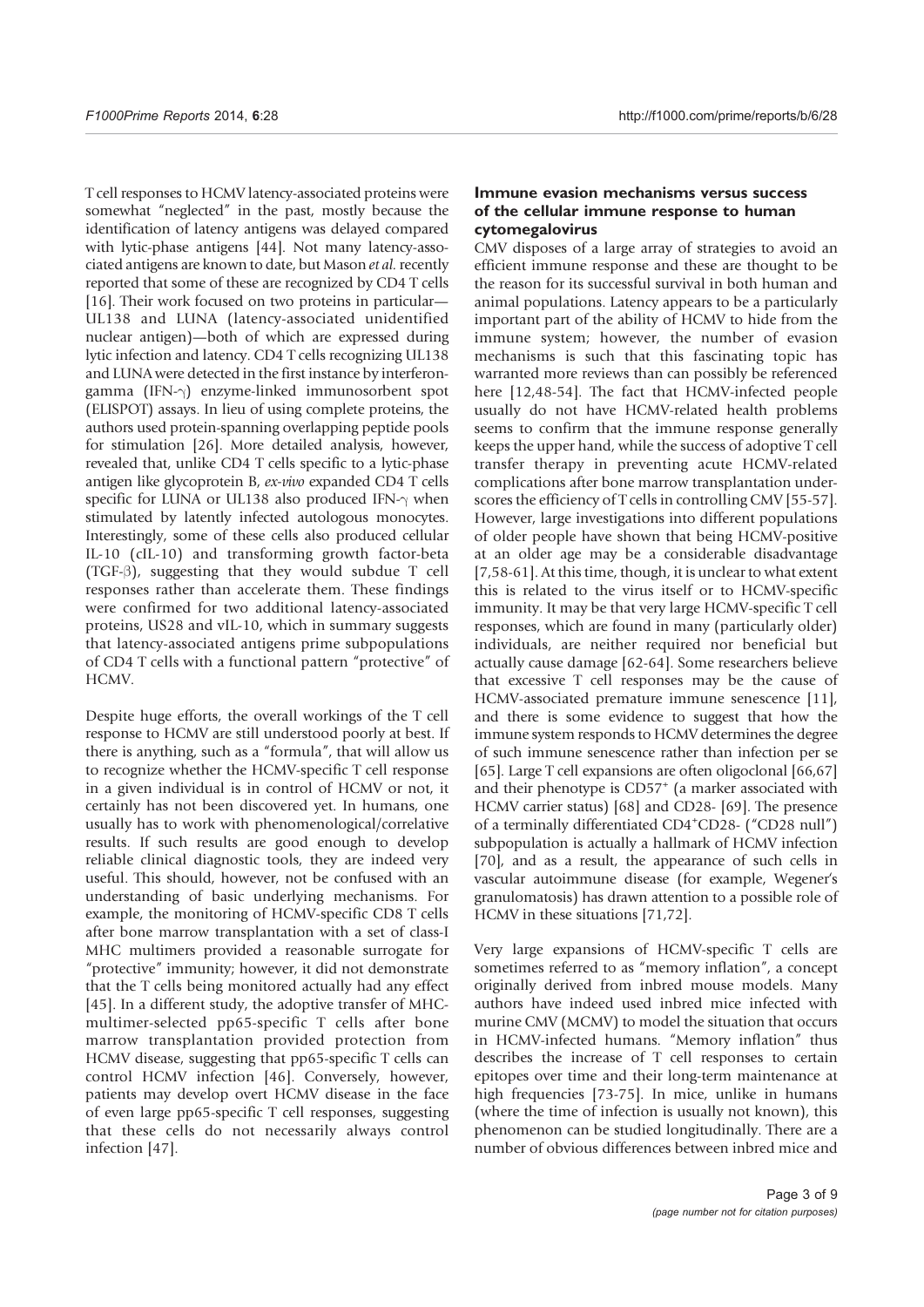humans as there are between MCMV and HCMV, but essential response mechanisms are still thought to be very similar. Compared with human models, inbred mouse models have the advantage that they produce predictable T cell response patterns that are useful for studying T cell immunity, albeit in a reductionist way [73,76]. Other animal models are also being used to study T cell immunity after CMV infection, including rats [77,78] and non-human primates [79]. Using rhesus CMV (RhCMV) as a vector in a novel and highly effective simian immunodeficiency virus (SIV) vaccine has exploited the fact that CMVs attract large and persistent T cell responses [80,81].

#### Cytomegalovirus-induced regulatory T cells

Recent years have seen an explosion of information on the critical role of regulatory T cells (Tregs) in the control of T cell effector responses, peripheral tolerance, and immune homeostasis. Tregs can develop in the thymus (natural Tregs, or nTregs) or can be induced in the periphery by the antigen activation of naïve T cells (inducible Tregs, or iTregs) in response to a variety of conditions, as recently reviewed by Bilate et al. [82]. In particular, iTregs can be generated in response to subimmunogenic doses of antigen [83] and chronic inflammation, as has been observed in several infections [84-86]. It is believed that the expansion of iTregs in infection has the beneficial role to limit the magnitude and duration of inflammatory responses and consequential tissue damage and at the same time drive the establishment of chronic infection. Tregs appear to control the activation of effector T cell responses by competition for growth factors, secretion of soluble factors, and cell-cell interaction. The expression of the high-affinity IL-2 receptor CD25 allows Tregs to decrease the local concentration of IL-2, an essential growth factor for effector cells. Among other mechanisms, Tregs also express relatively high levels of cytotoxic T-lymphocyte antigen 4 (CTLA-4), an extrinsic regulator of T cell responses [87,88], and through CTLA-4 stimulate dendritic cells (DCs) to produce the enzyme indoleamine 2,3-dioxygenase, which degrades the essential amino acid tryptophan into pro-apoptotic kynurenine [89]. The ectonucleotidase, CD39, equally expressed on Tregs, catabolises inflammatory ATP to anti-inflammatory adenosine [90,91].

We currently lack reliable phenotypic markers for the discrimination of iTregs and nTregs. Moreover, the identification of iTregs is complicated by the existence of alternative subpopulations that include but are not limited to IL-10-producing Tr1 and TGF- $\beta$ -producing Th3 cells [92,93]. Among the expression markers associated with Tregs, the forkhead transcription factor FoxP3 (forkhead box P3) was once considered a "benchmark" identifier as it was believed to be essential for Treg development [94]. However, FoxP3 is also (transiently) upregulated on activated CD4 T cells and not necessarily stably expressed in populations of suppressive iTregs [95-97]. Alternative markers, such as the transcription factor Helios (Izf2) [98] and the surface protein neuropilin-1 [99-101], have, likewise, remained unsatisfactory for the discrimination of nTregs and iTregs.

We have recently identified a population of antigenactivated iTreg cells by combining canonical Treg markers, CD25 and CD39, with the activation marker CD134 (OX40) [17,102]. Interestingly, iTregs defined this way were increased in HCMV-infected older people and associated with increased resting blood pressure, suggesting a role of HCMV in driving vascular changes in older life. These findings add to a number of published articles associating HCMV infection with vascular complications [9,10]; however, no direct link between the T cell response to HCMV and blood pressure had previously been made.

#### Other cellular responses to human cytomegalovirus infection:  $\gamma/\delta$  T cells and natural killer cells

 $\gamma/\delta$  T cells are not normally frequent in peripheral blood but are very frequent in gut epithelium [103]. Among  $\gamma/\delta$ T cells, the  $V\delta2$  population is of particular interest in HCMV infection because its long-term expansion is almost like a signature of HCMV infection [20]. Recently, major inroads into the cognate ligands of this population in the context of HCMV infection were made [19]. While these cells are not strictly speaking HCMV-specific, they can effectively lyse HCMV-infected fibroblasts and endothelial cells as a result of a cellular stress response that leads to the upregulation of endothelial protein C receptor (EPCR) plus co-stimulatory molecules like CD54 (ICAM-1). Earlier reports suggested that a V $\gamma$ 9<sup>-</sup>  $\gamma/\delta$  T cell population including V $\frac{8}{1}$  Cells with a "public" V $\delta$ 1 complementarity determining region 3 T cell receptor (TCR) sequence plays a role in utero in congenital HCMV infection; however, the antigen recognized by these cells has not been identified yet [104].

NK cells belong to the innate immune response and are equipped with receptors exhibiting much less polymorphism than the TCR. They express a range of inhibitory and activating surface receptors, including lectin-like receptors and Ig-like receptors (KIRs). The inhibitory lectin-like receptor CD94/NKG2A/B interacts with the (non-classic) class Ib MHC molecule HLA-E, stable expression of which depends on the presentation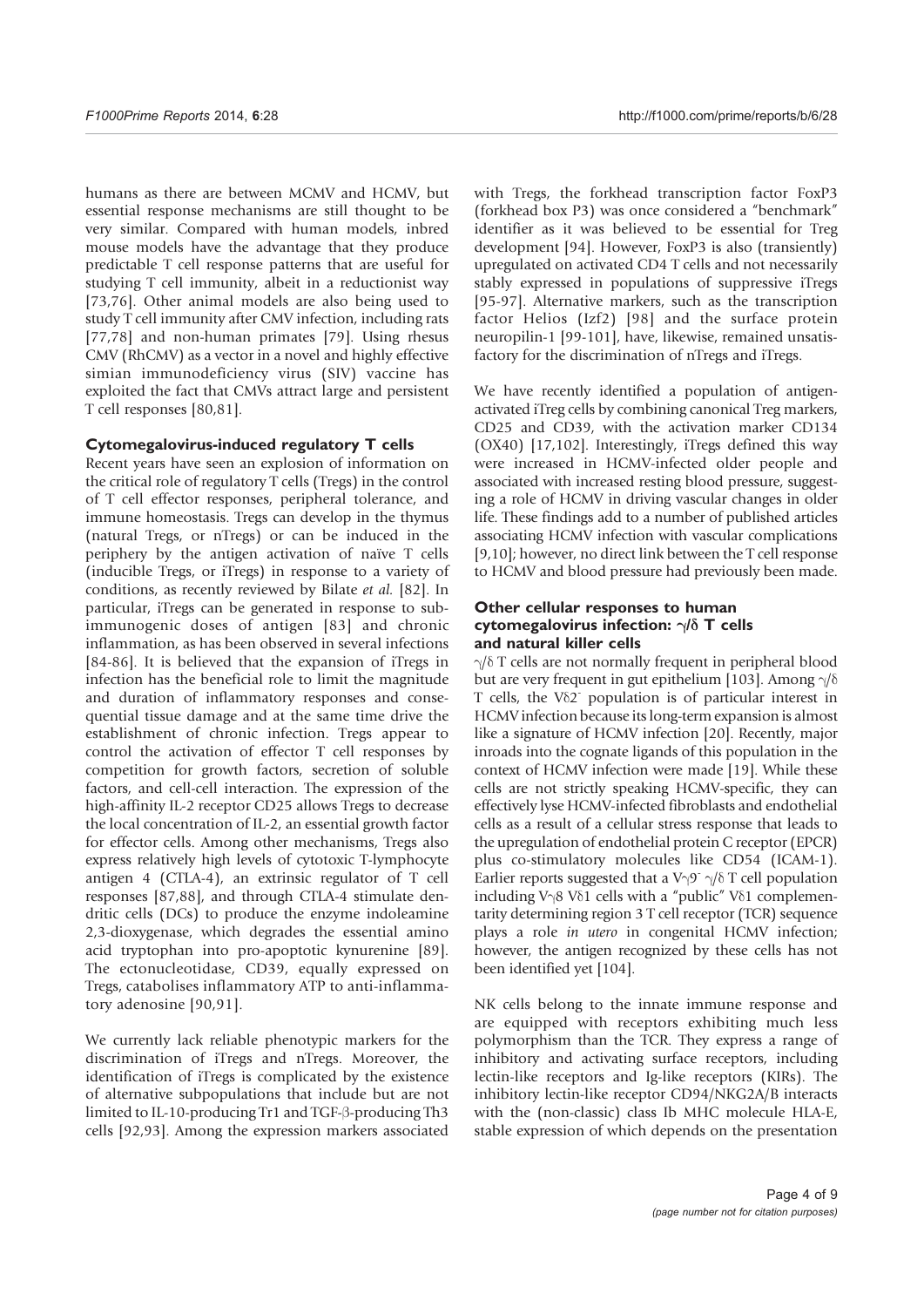of (classic) class Ia MHC molecule leader sequences. However, HLA-E can also be upregulated/stabilized by an HCMV-encoded peptide that is part of the glycoprotein UL40 sequence, a protein involved in immune evasion [105,106]. It is interesting that HCMV infection leaves a stable imprint on the KIR repertoire in infected individuals involving the activating KIRs, KIR2DS4, KIR2DS2, and KIR2DS1. This suggests that certain NK cells are indeed selected by HCMV infection [107]. These mechanisms are nowhere nearly as specific as TCR/ MHC/peptide interactions; however, there is clearly an element of specificity and "memory" usually not associated with innate immunity. NK cell memory is a fairly recent discovery in a rapidly evolving field [108]. Recently, NK cell specificity was reported from the HIV field as it was shown that an HIV-1 p24-derived epitope can be presented by HLA-Cw\*0102 and modulate the NK cell response via the ligand KIR2DL2 [21]. Similar mechanisms may be active in HCMV infection, but this field is only beginning to be explored.

#### Conclusions and outlook

In summary, we still lack a real understanding of how the cellular immune response to CMV is actually organized and functions as a whole to provide protection. Many inroads have been made into understanding individual immune response elements (commonly studied aspects involving target specificity, response size, avidity, functionality, phenotype, and clonality); however, the next step needs to be the integration of these elements into a bigger picture. In order to make a real difference, we need to understand the correlates of protection. This would critically improve the management of patients and assist an effective CMV vaccine design.

#### **Abbreviations**

CMV, cytomegalovirus; CTLA 4, cytotoxic T-lymphocyte antigen 4; Foxp3, forkhead box P3; HCMV, human cytomegalovirus; HLA, human leukocyte antigen; IFN $\gamma$ , interferon-gamma; iTreg, induced regulatory T cell; KIR, killer cell immunoglobulin-like receptor; LUNA, latencyassociated unidentified nuclear antigen; MCMV, murine cytomegalovirus; MHC, major histocompatibility complex; NK, natural killer; nTreg, natural regulatory T cell; TCR, T cell receptor;  $TGF- $\beta$ , transforming growth factor$ beta; Treg, regulatory T cell.

#### **Disclosures**

Florian Kern holds a patent related to the use of overlapping peptide pools for T cell stimulation from which he receives a financial return (EP 1 257 290 B1). The technology is referred to in references [23-27].

#### References

- 1. McGeoch DJ, Cook S, Dolan A, Jamieson FE, Telford EA: Molecular phylogeny and evolutionary timescale for the family of mammalian herpesviruses. J Mol Biol 1995, 247:443-58.
- 2. Alford CA, Stagno S, Pass RF, Britt WJ: Congenital and perinatal cytomegalovirus infections. Rev Infect Dis 1990, 12(Suppl 7): S745-53.
- 3. Stagno S, Reynolds DW, Amos CS, Dahle AJ, McCollister FP, Mohindra I, Ermocilla R, Alford CA: Auditory and visual defects resulting from symptomatic and subclinical congenital cytomegaloviral and toxoplasma infections. Pediatrics 1977, 59:669-78.
- Saigal S, Lunyk O, Larke RP, Chernesky MA: The outcome in children with congenital cytomegalovirus infection. A longitudinal follow-up study. Am J Dis Child 1982, 136:896-901.
- 5. Rook AH: Interactions of cytomegalovirus with the human immune system. Rev Infect Dis 1988, 10(Suppl 3):S460-7.
- 6. Griffiths PD: Current management of cytomegalovirus disease. *J Med Virol* 1993, 1:106-11.
- 7. Solana R, Tarazona R, Aiello AE, Akbar AN, Appay V, Beswick M, Bosch JA, Campos C, Cantisán S, Cicin-Sain L, Derhovanessian E, Ferrando-Martínez S, Frasca D, Fulöp T, Govind S, Grubeck-Loebenstein B, Hill A, Hurme M, Kern F, Larbi A, López-Botet M, Maier AB, McElhaney JE, Moss P, Naumova E, Nikolich-Zugich J, Pera A, Rector JL, Riddell N, Sanchez-Correa B, et al.: CMV and Immunosenescence: from basics to clinics. Immun Ageing 2012, 9(23).
- 8. Wang GC, Kao WHL, Murakami P, Xue Q, Chiou RB, Detrick B, McDyer JF, Semba RD, Casolaro V, Walston JD, Fried LP: Cytomegalovirus infection and the risk of mortality and frailty in older women: a prospective observational cohort study. Am J Epidemiol 2010, 171:1144-52.
- 9. Aiello AE, Simanek AM: Cytomegalovirus and immunological aging: the real driver of HIV and heart disease? J Infect Dis 2012, 205:1772-4.

- 10. Simanek AM, Dowd JB, Pawelec G, Melzer D, Dutta A, Aiello AE: Seropositivity to cytomegalovirus, inflammation, all-cause and cardiovascular disease-related mortality in the United States. PLoS ONE 2011, 6(e16103).
- 11. Pawelec G, Akbar A, Beverley P, Caruso C, Derhovanessian E, Fülöp T, Griffiths P, Grubeck-Loebenstein B, Hamprecht K, Jahn G, Kern F, Koch SD, Larbi A, Maier AB, Macallan D, Moss P, Samson S, Strindhall J, Trannoy E, Wills M: Immunosenescence and Cytomegalovirus: where do we stand after a decade? Immun Ageing 2010, 7(13).
- 12. Reddehase MJ: Antigens and immunoevasins: opponents in cytomegalovirus immune surveillance. Nat Rev Immunol 2002,  $2:831 - 44.$
- 13. Goodrum F, Caviness K, Zagallo P: Human cytomegalovirus persistence. Cell Microbiol 2012, 14:644-55.
- 14. Quinnan GV, Kirmani N, Rook AH, Manischewitz JF, Jackson L, Moreschi G, Santos GW, Saral R, Burns WH: Cytotoxic t cells in cytomegalovirus infection: HLA-restricted T-lymphocyte and non-T-lymphocyte cytotoxic responses correlate with recovery from cytomegalovirus infection in bone-marrow-transplant recipients. N Engl J Med 1982, 307:7-13.
- 15. Quinnan GV, Burns WH, Kirmani N, Rook AH, Manischewitz J, lackson L. Santos GW, Saral R: HLA-restricted cytotoxic T lymphocytes are an early immune response and important defense mechanism in cytomegalovirus infections. Rev Infect Dis 1984, 6:156-63.
- 16. Mason GM, Jackson S, Okecha G, Poole E, Sissons JGP, Sinclair J, Wills MR: Human cytomegalovirus latency-associated pro-teins elicit immune-suppressive IL-10 producing CD4+ T cells. PLoS Pathog 2013, 9(e1003635).

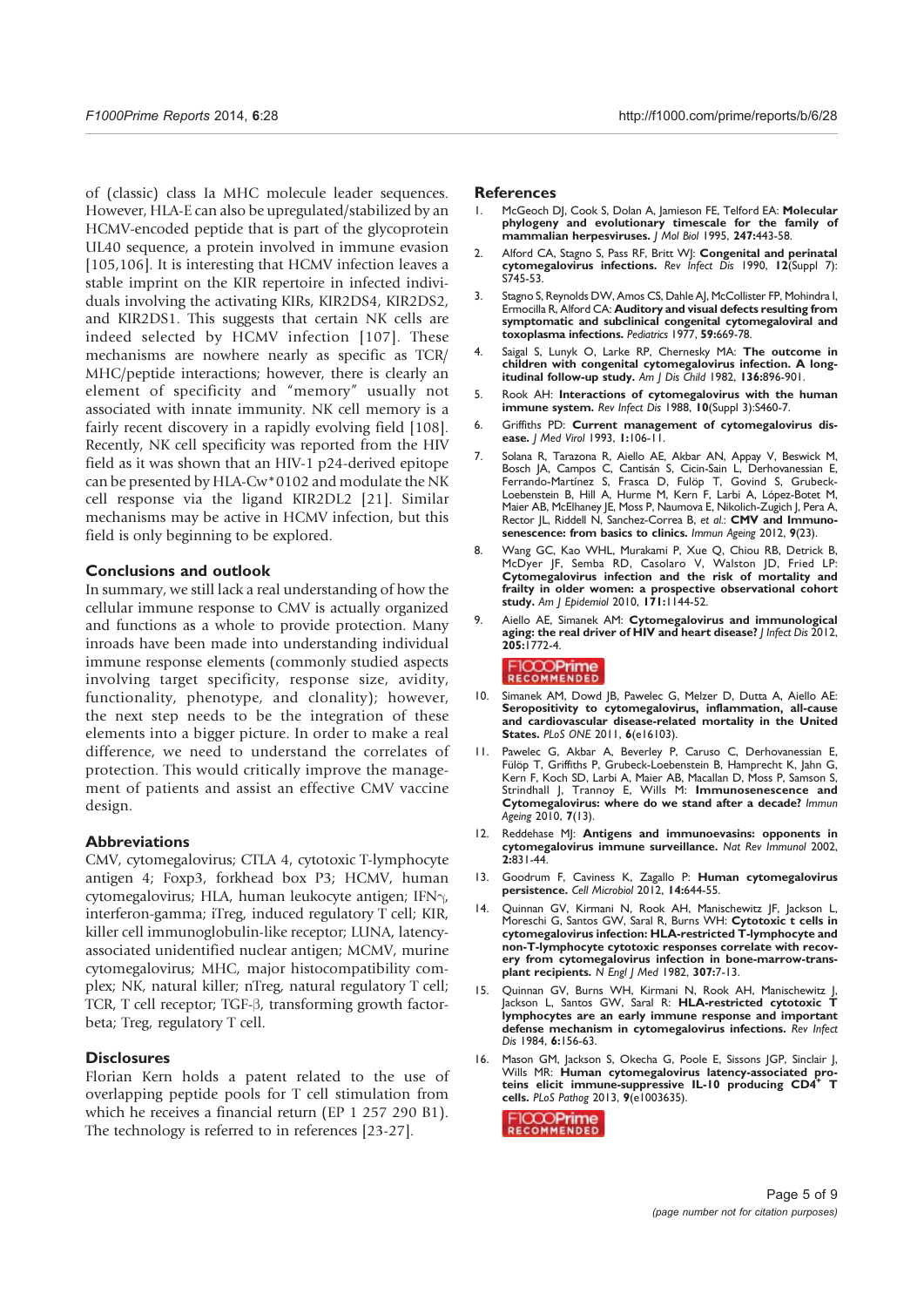- 17. Terrazzini N, Bajwa M, Vita S, Cheek E, Thomas D, Seddiki N, Smith H, Kern F: A Novel Cytomegalovirus-Induced Regulatory-Type T-Cell Subset Increases in Size During Older Life and Links Virus-Specific Immunity to Vascular Pathology. J Infect Dis 2013.
- 18. Tovar-Salazar A, Patterson-Bartlett J, Jesser R, Weinberg A: Regulatory function of cytomegalovirus-specific CD4+CD27- CD28- T cells. Virology 2010, 398:158-67.
- 19. Willcox CR, Pitard V, Netzer S, Couzi L, Salim M, Silberzahn T, Moreau J, Hayday AC, Willcox BE, Déchanet-Merville J: Cytomegalovirus and tumor stress surveillance by binding of a human  $\gamma\delta$  T cell antigen receptor to endothelial protein C receptor. Nat Immunol 2012, 13:872-9.

### FICCOPrime

20. Pitard V, Roumanes D, Lafarge X, Couzi L, Garrigue I, Lafon M, Merville P, Moreau J, Déchanet-Merville J: Long-term expansion of effector/memory Vdelta2-gammadelta  $\overline{T}$  cells is a specific blood signature of CMV infection. Blood 2008, 112:1317-24.

# FICCOPrime

21. Fadda L, Körner C, Kumar S, van Teijlingen NH, Piechocka-Trocha A, Carrington M, Altfeld M: HLA-Cw\*0102-restricted HIV-1 p24 epitope variants can modulate the binding of the inhibitory KIR2DL2 receptor and primary NK cell function. PLoS Pathog 2012, 8(e1002805).

# FICCOPrime

- 22. Altman JD, Moss PA, Goulder PJ, Barouch DH, McHeyzer-Williams MG, Bell JI, McMichael AJ, Davis MM: Phenotypic analysis of antigen-specific T lymphocytes. Science 1996, 274:94-6.
- 23. Waldrop SL, Pitcher CJ, Peterson DM, Maino VC, Picker LJ: Determination of antigen-specific memory/effector CD4+ T cell frequencies by flow cytometry: evidence for a novel, antigen-specific homeostatic mechanism in HIV-associated immunodeficiency. J Clin Invest 1997, 99:1739-50.
- 24. Kern F, Surel IP, Brock C, Freistedt B, Radtke H, Scheffold A, Blasczyk R, Reinke P, Schneider-Mergener J, Radbruch A, Walden P, Volk HD: T-cell epitope mapping by flow cytometry. Nat Med 1998, 4:975-8.
- 25. Maecker HT, Dunn HS, Suni MA, Khatamzas E, Pitcher CJ, Bunde T, Persaud N, Trigona W, Fu TM, Sinclair E, Bredt BM, McCune JM, Maino VC, Kern F, Picker LJ: Use of overlapping peptide mixtures as antigens for cytokine flow cytometry. J Immunol Methods 2001, 255:27-40.
- 26. Kern F, Faulhaber N, Frömmel C, Khatamzas E, Prösch S, Schönemann C, Kretzschmar I, Volkmer-Engert R, Volk HD, Reinke P: Analysis of CD8 T cell reactivity to cytomegalovirus using protein-spanning pools of overlapping pentadecapeptides. Eur J Immunol 2000, 30:1676-82.
- Sylwester AW, Mitchell BL, Edgar JB, Taormina C, Pelte C, Ruchti F, Sleath PR, Grabstein KH, Hosken NA, Kern F, Nelson JA, Picker LJ: Broadly targeted human cytomegalovirus-specific CD4+ and CD8+ T cells dominate the memory compartments of exposed subjects. J Exp Med 2005, 202:673-85.

### FICCOPrime

- 28. Kern F, LiPira G, Gratama JW, Manca F, Roederer M: Measuring Ag-specific immune responses: understanding immunopathogenesis and improving diagnostics in infectious disease, autoimmunity and cancer. Trends Immunol 2005, 26:477-84.
- 29. Li Pira G, Kern F, Gratama J, Roederer M, Manca F: Measurement of antigen specific immune responses: 2006 update. Cytometry B Clin Cytom 2007, 72:77-85.
- 30. Gratama JW, Kern F, Manca F, Roederer M: Measuring antigenspecific immune responses, 2008 update. Cytometry A 2008, 73:971-4.
- 31. Alp NJ, Allport TD, van Zanten J, Rodgers B, Sissons JG, Borysiewicz LK: Fine specificity of cellular immune responses in humans to human cytomegalovirus immediate-early 1 protein. J Virol 1991, 65:4812-20.
- 32. Borysiewicz LK, Hickling JK, Graham S, Sinclair J, Cranage MP, Smith GL, Sissons JG: Human cytomegalovirus-specific cytotoxic T cells. Relative frequency of stage-specific CTL recognizing the 72-kD immediate early protein and glycoprotein B expressed by recombinant vaccinia viruses. J Exp Med 1988, 168:919-31.
- 33. Wills MR, Carmichael AJ, Mynard K, Jin X, Weekes MP, Plachter B, Sissons JG: The human cytotoxic T-lymphocyte (CTL) response to cytomegalovirus is dominated by structural protein pp65: frequency, specificity, and T-cell receptor usage of pp65-specific CTL. J Virol 1996, 70:7569-79.
- 34. Kern F, Surel IP, Faulhaber N, Frömmel C, Schneider-Mergener J, Schönemann C, Reinke P, Volk HD: Target structures of the CD8(+)-T-cell response to human cytomegalovirus: the 72-kilodalton major immediate-early protein revisited. J Virol 1999, 73:8179-84.
- 35. Lindsley MD, Torpey DJ, Rinaldo CR: HLA-DR-restricted cytotoxicity of cytomegalovirus-infected monocytes mediated by Leu-3-positive T cells. J Immunol 1986, 136:3045-51.
- 36. Krensky AM, Reiss CS, Mier JW, Strominger JL, Burakoff SJ: Longterm human cytolytic T-cell lines allospecific for HLA-DR6 antigen are OKT4+. Proc Natl Acad Sci USA 1982, 79:2365-9.
- 37. Appay V, Zaunders JJ, Papagno L, Sutton J, Jaramillo A, Waters A, Easterbrook P, Grey P, Smith D, McMichael AJ, Cooper DA, Rowland-Jones SL, Kelleher AD: Characterization of CD4(+) CTLs ex vivo. J Immunol 2002, 168:5954-8.

# FICCOPrime

- 38. Riddell SR, Greenberg PD: Principles for adoptive T cell therapy of human viral diseases. Annu Rev Immunol 1995, 13:545-86.
- 39. Stern-Ginossar N, Weisburd B, Michalski A, Le VTK, Hein MY, Huang S, Ma M, Shen B, Qian S, Hengel H, Mann M, Ingolia NT, Weissman JS: Decoding human cytomegalovirus. Science 2012, 338:1088-93.

# FICCOPrime

- 40. Holtappels R, Thomas D, Reddehase MJ: The efficacy of antigen processing is critical for protection against cytomegalovirus disease in the presence of viral immune evasion proteins. J Virol 2009, 83:9611-5.
- 41. Sauer C, Klobuch S, Herr W, Thomas S, Plachter B: Subviral dense bodies of human cytomegalovirus stimulate maturation and activation of monocyte-derived immature dendritic cells. J Virol 2013, 87:11287-91.

### FICCOPrime

42. Pepperl S, Münster J, Mach M, Harris JR, Plachter B: Dense bodies of human cytomegalovirus induce both humoral and cellular immune responses in the absence of viral gene expression. J Virol 2000, 74:6132-46.

- 43. Walker JD, Maier CL, Pober JS: Cytomegalovirus-infected human endothelial cells can stimulate allogeneic CD4+ memory T cells by releasing antigenic exosomes. *I Immunol* 2009, 182:1548-59.
- 44. Kondo K, Xu J, Mocarski ES: Human cytomegalovirus latent gene expression in granulocyte-macrophage progenitors in culture and in seropositive individuals. Proc Natl Acad Sci USA 1996, 93:11137-42.
- 45. Gratama JW, Boeckh M, Nakamura R, Cornelissen JJ, Brooimans RA, Zaia JA, Forman SJ, Gaal K, Bray KR, Gasior GH, Boyce CS, Sullivan LA, Southwick PC: Immune monitoring with iTAg MHC Tetramers for prediction of recurrent or persistent cytomegalovirus infection or disease in allogeneic hematopoietic stem cell transplant recipients: a prospective multicenter study. Blood 2010, 116:1655-62.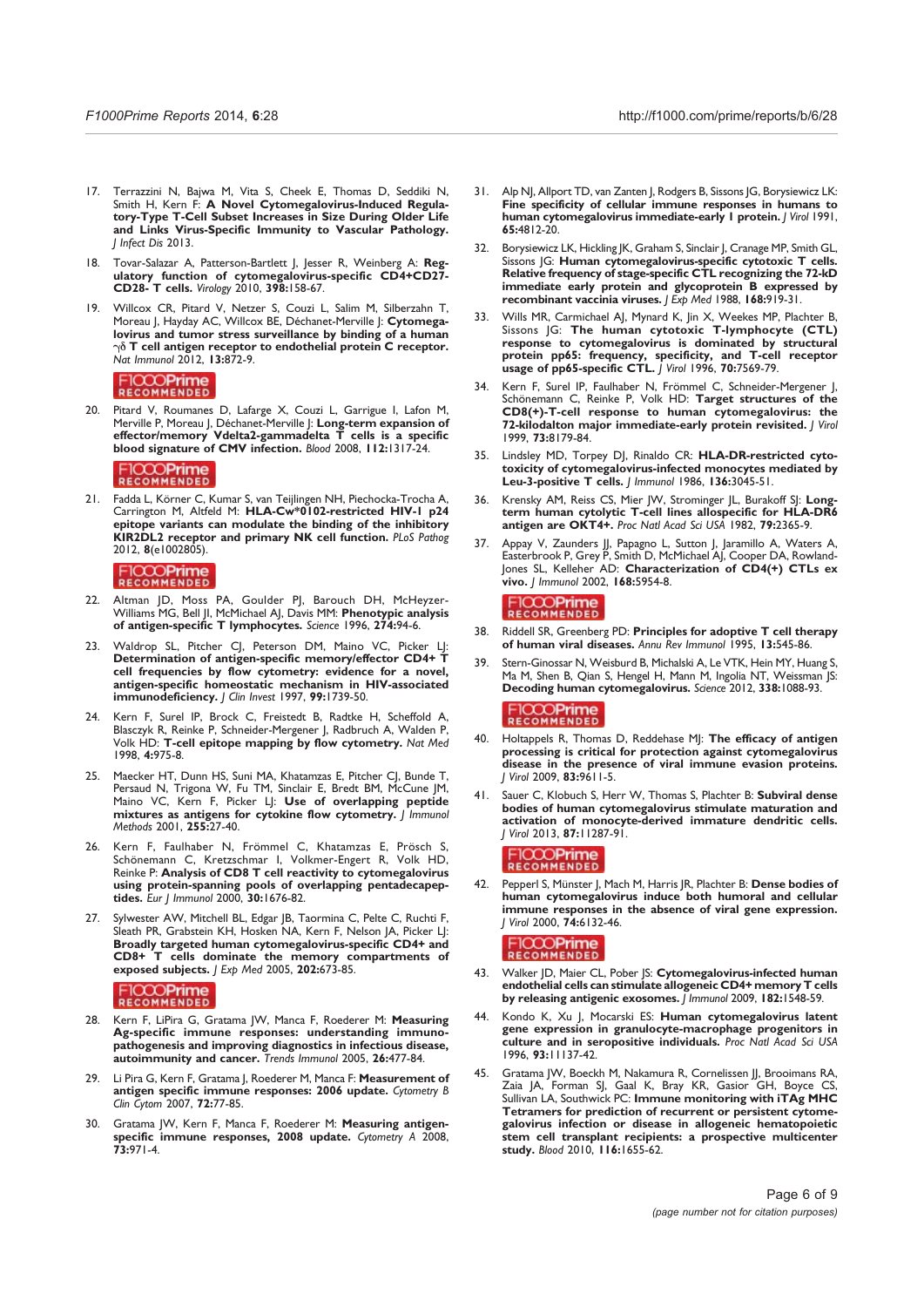46. Cobbold M, Khan N, Pourgheysari B, Tauro S, McDonald D, Osman H, Assenmacher M, Billingham L, Steward C, Crawley C, Olavarria E, Goldman J, Chakraverty R, Mahendra P, Craddock C, Moss PAH: Adoptive transfer of cytomegalovirus-specific CTL to stem cell transplant patients after selection by HLApeptide tetramers. J Exp Med 2005, 202:379-86.

#### FICCOPrime

47. Bunde T, Kirchner A, Hoffmeister B, Habedank D, Hetzer R, Cherepnev G, Proesch S, Reinke P, Volk H, Lehmkuhl H, Kern F: Protection from cytomegalovirus after transplantation is correlated with immediate early 1-specific CD8 T cells.  $|$  Exp Med 2005, 201:1031-6.

### FICCOPrime

- 48. Reddehase MJ: The immunogenicity of human and murine cytomegaloviruses. Curr Opin Immunol 2000, 12:390-6.
- 49. Mocarski ES: Immunomodulation by cytomegaloviruses: manipulative strategies beyond evasion. Trends Microbiol 2002, 10:332-9.
- 50. Doom CM, Hill AB: MHC class I immune evasion in MCMV infection. Med Microbiol Immunol 2008, 197:191-204.
- 51. Powers C, DeFilippis V, Malouli D, Früh K: Cytomegalovirus immune evasion. Curr Top Microbiol Immunol 2008, 325:333-59.
- 52. Jackson SE, Mason GM, Wills MR: Human cytomegalovirus immunity and immune evasion. Virus Res 2011, 157:151-60.
- 53. Noriega V, Redmann V, Gardner T, Tortorella D: Diverse immune evasion strategies by human cytomegalovirus. Immunol Res 2012, 54:140-51.
- 54. Lu M, Guo Q, Pasternack RF, Wink DJ, Seeman NC, Kallenbach NR: Drug binding by branched DNA: selective interaction of tetrapyridyl porphyrins with an immobile junction. Biochemistry 1990, 29:1614-24.
- 55. Riddell, Greenberg: T cell therapy of human CMV and EBV infection in immunocompromised hosts. Rev Med Virol 1997, 7:181-92.
- 56. Riddell SR, Rabin M, Geballe AP, Britt WJ, Greenberg PD: Class I MHC-restricted cytotoxic T lymphocyte recognition of cells infected with human cytomegalovirus does not require endogenous viral gene expression. J Immunol 1991, 146:2795-804.
- 57. Riddell SR, Reusser P, Greenberg PD: Cytotoxic T cells specific for cytomegalovirus: a potential therapy for immunocompromised patients. Rev Infect Dis 1991, 13(Suppl 11):S966-73.
- Derhovanessian E, Larbi A, Pawelec G: Biomarkers of human immunosenescence: impact of Cytomegalovirus infection. Curr Opin Immunol 2009, 21:440-5.
- 59. Chen S, Craen AJM de, Raz Y, Derhovanessian E, Vossen ACTM, Westendorp RGJ, Pawelec G, Maier AB: Cytomegalovirus seropositivity is associated with glucose regulation in the oldest old. Results from the Leiden 85-plus Study. Immun Ageing 2012, 9(18).

# FICCOPrime

60. Mortensen LH, Maier AB, Slagbom PE, Pawelec G, Derhovanessian E, Petersen I, Jahn G, Westendorp RGJ, Christensen K: Early-life environment influencing susceptibility to cytomegalovirus infection: evidence from the Leiden Longevity Study and the Longitudinal Study of Aging Danish Twins. Epidemiol Infect 2012, 140:835-41.

## FICCOPrime

61. Derhovanessian E, Maier AB, Hähnel K, Zelba H, Craen AJM de, Roelofs H, Slagboom EP, Westendorp RGJ, Pawelec G: Lower proportion of naïve peripheral CD8+ T cells and an unopposed pro-inflammatory response to human Cytomegalovirus proteins in vitro are associated with longer survival in very elderly people. Age (Dordr) 2013, 35:1387-99.

#### FICCO**Prime**<br>RECOMMENDED

- 62. Steininger C: Clinical relevance of cytomegalovirus infection in patients with disorders of the immune system. Clin Microbiol Infect 2007, 13:953-63.
- 63. Steininger C, Puchhammer-Stöckl E, Popow-Kraupp T: Cytomegalovirus disease in the era of highly active antiretroviral therapy (HAART). J Clin Virol 2006, 37:1-9.
- 64. Griffiths PD: CMV as a cofactor enhancing progression of AIDS. J Clin Virol 2006, 35:489-92.
- 65. Derhovanessian E, Maier AB, Beck R, Jahn G, Hähnel K, Slagboom PE, Craen AJM de, Westendorp RGJ, Pawelec G: Hallmark features of immunosenescence are absent in familial longevity. J Immunol 2010, 185:4618-24.

# FICCOPrime

- 66. Weekes MP, Wills MR, Mynard K, Carmichael AJ, Sissons JG: The memory cytotoxic T-lymphocyte (CTL) response to human cytomegalovirus infection contains individual peptide-specific CTL clones that have undergone extensive expansion in vivo. J Virol 1999, 73:2099-108.
- 67. Weekes MP, Carmichael AJ, Wills MR, Mynard K, Sissons JG: Human CD28-CD8+ T cells contain greatly expanded functional virus-specific memory CTL clones. J Immunol 1999, 162:7569-77.
- 68. Gratama JW, Naipal AM, Oosterveer MA, Stijnen T, Kluin-Nelemans HC, Ginsel LA, den Ottolander GJ, Hekker AC, D'Amaro J, van der Giessen M: Effects of herpes virus carrier status on peripheral T lymphocyte subsets. Blood 1987, 70:516-23.
- 69. Pawelec G, Akbar A, Caruso C, Effros R, Grubeck-Loebenstein B, Wikby A: Is immunosenescence infectious? Trends Immunol 2004, 25:406-10.
- 70. van Leeuwen EMM, Remmerswaal EBM, Vossen MTM, Rowshani AT, Wertheim-van Dillen PME, van Lier RAW, Berge IJM ten: Emergence of a CD4+CD28- granzyme B+, cytomegalovirus-specific T cell subset after recovery of primary cytomegalovirus infection. J Immunol 2004, 173:1834-41.

# FICCOPrime

- 71. Eriksson P, Sandell C, Backteman K, Ernerudh |: Expansions of CD4+ CD28- and CD8+CD28- T cells in granulomatosis with polyangiitis and microscopic polyangiitis are associated with cytomegalovirus infection but not with disease activity. J Rheumatol 2012, 39:1840-3.
- 72. Morgan MD, Pachnio A, Begum J, Roberts D, Rasmussen N, Neil DAH, Bajema I, Savage COS, Moss PA, Harper L: CD4+ CD28- T cell expansion in granulomatosis with polyangiitis (Wegener's) is driven by latent cytomegalovirus infection and is associated with an increased risk of infection and mortality. Arthritis Rheum 2011, 63:2127-37.

# FICCOPrime

73. Klenerman P, Hill A: T cells and viral persistence: lessons from diverse infections. Nat Immunol 2005, 6:873-9.

- 74. Munks MW, Cho KS, Pinto AK, Sierro S, Klenerman P, Hill AB: Four distinct patterns of memory CD8 T cell responses to chronic murine cytomegalovirus infection. J Immunol 2006, 177:450-8.
- 75. Snyder CM, Cho KS, Bonnett EL, van Dommelen S, Shellam GR, Hill AB: Memory inflation during chronic viral infection is maintained by continuous production of short-lived, functional T cells. Immunity 2008, 29:650-9.

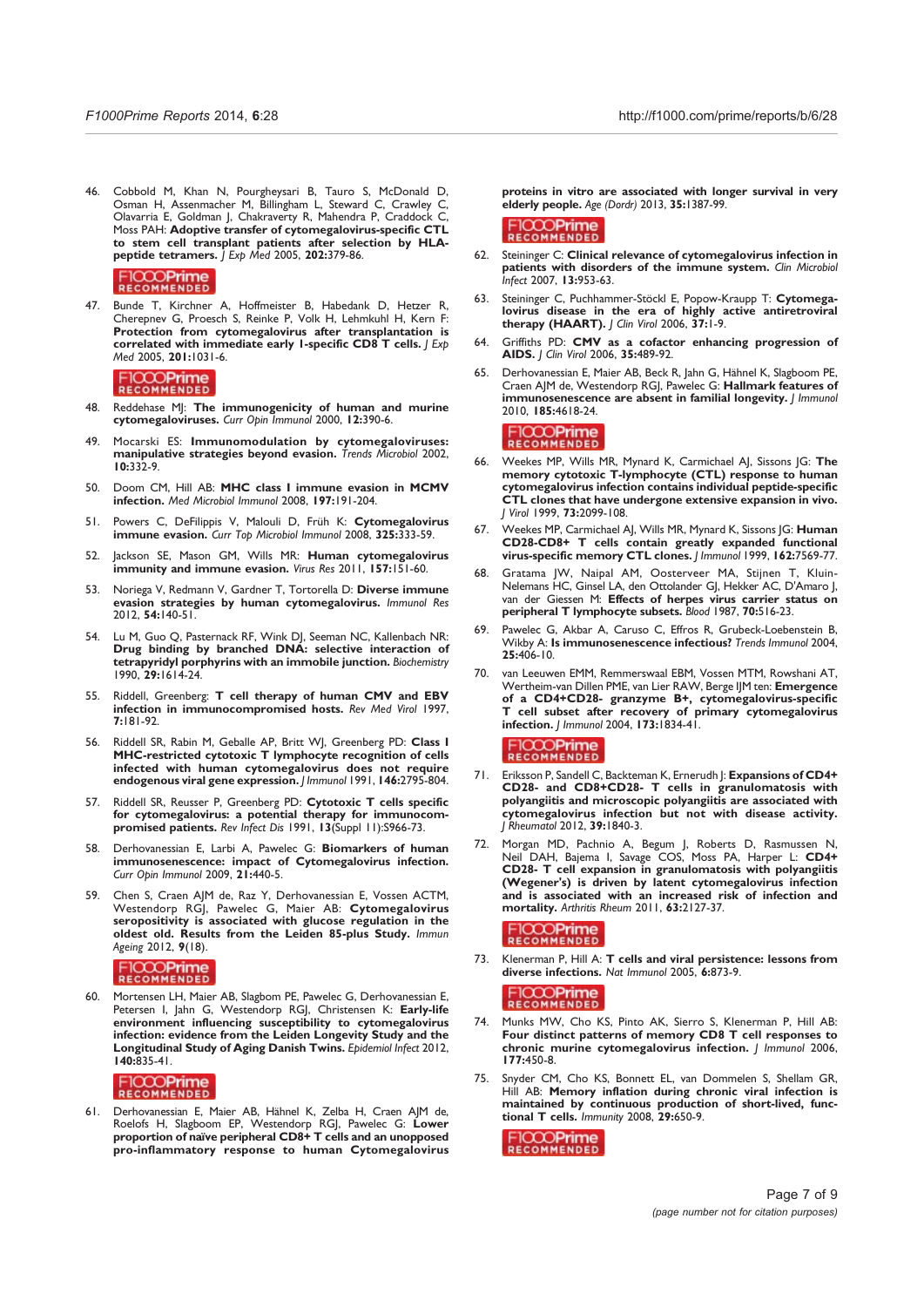- 76. O'Hara GA, Welten SPM, Klenerman P, Arens R: Memory T cell inflation: understanding cause and effect. Trends Immunol 2012, 33:84-90.
- 77. Meijer H, Dormans PH, Geelen JL, van Boven CP: Rat cytomegalovirus: studies on the viral genome and the proteins of virions and nucleocapsids. J Gen Virol 1984, 65 (Pt 4):681-95.
- 78. Stals FS, Bosman F, van Boven CP, Bruggeman CA: An animal model for therapeutic intervention studies of CMV infection in the immunocompromised host. Arch Virol 1990, 114:91-107.
- 79. Price DA, Bitmansour AD, Edgar JB, Walker JM, Axthelm MK, Douek DC, Picker LJ: Induction and evolution of cytomegalovirus-specific CD4+ T cell clonotypes in rhesus macaques. J Immunol 2008, 180:269-80.
- 80. Hansen SG, Ford JC, Lewis MS, Ventura AB, Hughes CM, Coyne-Johnson L, Whizin N, Oswald K, Shoemaker R, Swanson T, Legasse AW, Chiuchiolo MJ, Parks CL, Axthelm MK, Nelson JA, Jarvis MA, Piatak M, Lifson JD, Picker LJ: Profound early control of highly pathogenic SIV by an effector memory T-cell vaccine. Nature 2011, 473:523-7.

### FICCOPrime

81. Hansen SG, Piatak M, Ventura AB, Hughes CM, Gilbride RM, Ford JC, Oswald K, Shoemaker R, Li Y, Lewis MS, Gilliam AN, Xu G, Whizin N, Burwitz BJ, Planer SL, Turner JM, Legasse AW, Axthelm MK, Nelson JA, Früh K, Sacha JB, Estes JD, Keele BF, Edlefsen PT, Lifson JD, Picker LJ: Immune clearance of highly pathogenic SIV infection. Nature 2013, 502:100-4.

### RECOMMENDED

- 82. Bilate AM, Lafaille JJ: Induced CD4+Foxp3+ regulatory T cells in immune tolerance. Annu Rev Immunol 2012, 30:733-58.
- 83. Kretschmer K, Apostolou I, Hawiger D, Khazaie K, Nussenzweig MC, Boehmer H von: Inducing and expanding regulatory T cell populations by foreign antigen. Nat Immunol 2005, 6:1219-27.

# FICCOPrime

84. Punkosdy GA, Blain M, Glass DD, Lozano MM, O'Mara L, Dudley JP, Ahmed R, Shevach EM: Regulatory T-cell expansion during chronic viral infection is dependent on endogenous retroviral superantigens. Proc Natl Acad Sci USA 2011, 108:3677-82.

#### FICCOPrime

- 85. Belkaid Y, Rouse BT: Natural regulatory T cells in infectious disease. Nat Immunol 2005, 6:353-60.
- 86. Losikoff PT, Self AA, Gregory SH: Dendritic cells, regulatory T cells and the pathogenesis of chronic hepatitis C. Virulence 2012, 3:610-20.
- 87. Qureshi OS, Zheng Y, Nakamura K, Attridge K, Manzotti C, Schmidt EM, Baker J, Jeffery LE, Kaur S, Briggs Z, Hou TZ, Futter CE, Anderson G, Walker LSK, Sansom DM: Trans-endocytosis of CD80 and CD86: a molecular basis for the cell-extrinsic function of CTLA-4. Science 2011, 332:600-3.

# FICCOPrime

88. Walker LSK, Sansom DM: The emerging role of CTLA4 as a cellextrinsic regulator of T cell responses. Nat Rev Immunol 2011, 11:852-63.

### FICCOPrime

89. Fallarino F, Grohmann U, Hwang KW, Orabona C, Vacca C, Bianchi R, Belladonna ML, Fioretti MC, Alegre M, Puccetti P: Modulation of tryptophan catabolism by regulatory T cells. Nat Immunol 2003, 4:1206-12.



Deaglio S, Dwyer KM, Gao W, Friedman D, Usheva A, Erat A, Chen J, Enjyoji K, Linden J, Oukka M, Kuchroo VK, Strom TB, Robson SC: Adenosine generation catalyzed by CD39 and CD73 expressed on regulatory T cells mediates immune suppression. J Exp Med 2007, 204:1257-65.

### FICCOPrime

- 91. Borsellino G, Kleinewietfeld M, Di Mitri D, Sternjak A, Diamantini A, Giometto R, Höpner S, Centonze D, Bernardi G, Dell'Acqua ML, Rossini PM, Battistini L, Rötzschke O, Falk K: Expression of ectonucleotidase CD39 by Foxp3+ Treg cells: hydrolysis of extracellular ATP and immune suppression. Blood 2007, 110:1225-32.
- 92. Peterson RA: Regulatory T cells: diverse phenotypes integral to immune homeostasis and suppression. Toxicol Pathol 2012, 40:186-204.
- 93. Gregori S, Goudy KS, Roncarolo MG: The cellular and molecular mechanisms of immuno-suppression by human type 1 regulatory T cells. Front Immunol 2012, 3(30)
- 94. Fontenot JD, Gavin MA, Rudensky AY: Foxp3 programs the development and function of CD4+CD25+ regulatory T cells. Nat Immunol 2003, 4:330-6.

#### FICCO**Prime**<br>RECOMMENDED

- 95. Roncarolo M, Gregori S: Is FOXP3 a bona fide marker for human regulatory T cells? Eur J Immunol 2008, 38:925-7.
- 96. Allan SE, Song-Zhao GX, Abraham T, McMurchy AN, Levings MK: Inducible reprogramming of human T cells into Treg cells by a conditionally active form of FOXP3. Eur | Immunol 2008, 38:3282-9.
- 97. Allan SE, Passerini L, Bacchetta R, Crellin N, Dai M, Orban PC, Ziegler SF, Roncarolo MG, Levings MK: The role of 2 FOXP3 isoforms in the generation of human CD4+ Tregs. | Clin Invest 2005, 115:3276-84.
- 98. Akimova T, Beier UH, Wang L, Levine MH, Hancock WW: Helios expression is a marker of T cell activation and proliferation. PLoS ONE 2011, 6(e24226).

### FICCOPrime

- 99. Sarris M, Andersen KG, Randow F, Mayr L, Betz AG: Neuropilin-1 expression on regulatory T cells enhances their interactions with dendritic cells during antigen recognition. Immunity 2008, 28:402-13.
- 100. Weiss E, Schmidt A, Vobis D, Garbi N, Lahl K, Mayer CT, Sparwasser T, Ludwig A, Suri-Payer E, Oberle N, Krammer PH: Foxp3-mediated suppression of CD95L expression confers resistance to activation-induced cell death in regulatory T cells. J Immunol 2011, 187:1684-91.
- 101. Yadav M, Louvet C, Davini D, Gardner JM, Martinez-Llordella M, Bailey-Bucktrout S, Anthony BA, Sverdrup FM, Head R, Kuster DJ, Ruminski P, Weiss D, Schack D von, Bluestone JA: Neuropilin-1 distinguishes natural and inducible regulatory T cells among regulatory T cell subsets in vivo. J Exp Med 2012, 209:1713-22S1-19.
- 102. Zaunders JJ, Munier ML, Seddiki N, Pett S, Ip S, Bailey M, Xu Y, Brown K, Dyer WB, Kim M, Rose R de, Kent SJ, Jiang L, Breit SN, Emery S, Cunningham AL, Cooper DA, Kelleher AD: High levels of human antigen-specific CD4+ T cells in peripheral blood revealed by stimulated coexpression of CD25 and CD134 (OX40). J Immunol 2009, 183:2827-36.

- 103. Cheroutre H, Lambolez F, Mucida D: The light and dark sides of intestinal intraepithelial lymphocytes. Nat Rev Immunol 2011, 11:445-56.
- 104. Vermijlen D, Brouwer M, Donner C, Liesnard C, Tackoen M, van Rysselberge M, Twité N, Goldman M, Marchant A, Willems F: Human